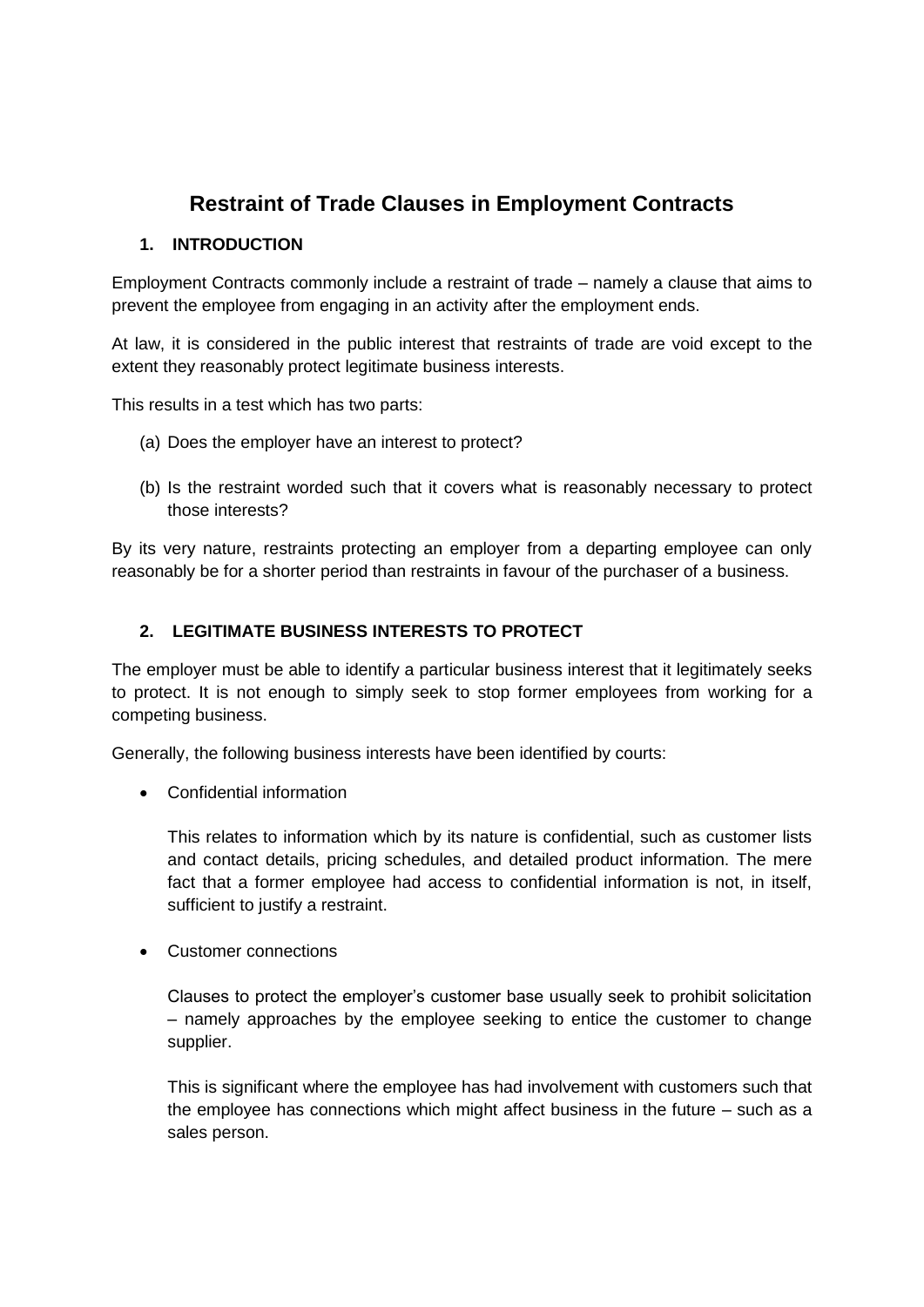The risk of solicitation of customers occurring is generally high in professional businesses, such as accounting, legal, and broker firms. This is because the employee has the opportunity, and the obligation, to develop a personal relationship with clients.

• Poaching of the Employer's staff

An employer clearly has an interest in maintaining a stable workforce. Accordingly, most restraint clauses seek to prohibit solicitation of staff.

The enforceability of the restraint clause depends upon the duties performed by the employee and his or her position overall in the organisation. For a business interest to be capable of protection, the employer must be able to demonstrate that it will suffer real harm if the employee is not restrained.

Once a business interest has been identified and is considered capable of being protected, it is necessary to consider what is reasonably necessary to protect this interest.

### **3. IS THE RESTRAINT REASONABLY NECESSARY TO PROTECT THOSE INTERESTS**

The restraint must be reasonable in all circumstances. This is assessed as at the time the employment agreement was entered into. Therefore, it is important to consider the role in which the employee was being employed, and whether it was anticipated that this role might develop.

This might be affected if new contracts have been signed at each change in role.

# **4. WHAT IF THE RESTRAINT IS TOO WIDE?**

As the starting point is that a restraint that is wider than reasonably necessary is void, the consequence of a restraint clause which is drafted too widely is that it is void.

Often drafters fall into the trap of drafting a very wide provision, seeking to protect the employer's interest. However, overreaching can mean destroying any chance of protection.

For example:

- If the employer only trades in South-East Queensland, there is no business interest to protect outside that area.
- If supply to customers occurs monthly, there might be no need to prevent the employee from competing for 12 months. That is, if the employer cannot form a new business relationship with a customer over a number of dealings, then it has no real interest to protect.
- If the role which the employee had was sales, but the new role will be helpdesk support, with no contact with prospective customers, then seeking to prevent the employee from working in any role might be too wide.

# **5. CASCADING CLAUSES AND SEVERENCE**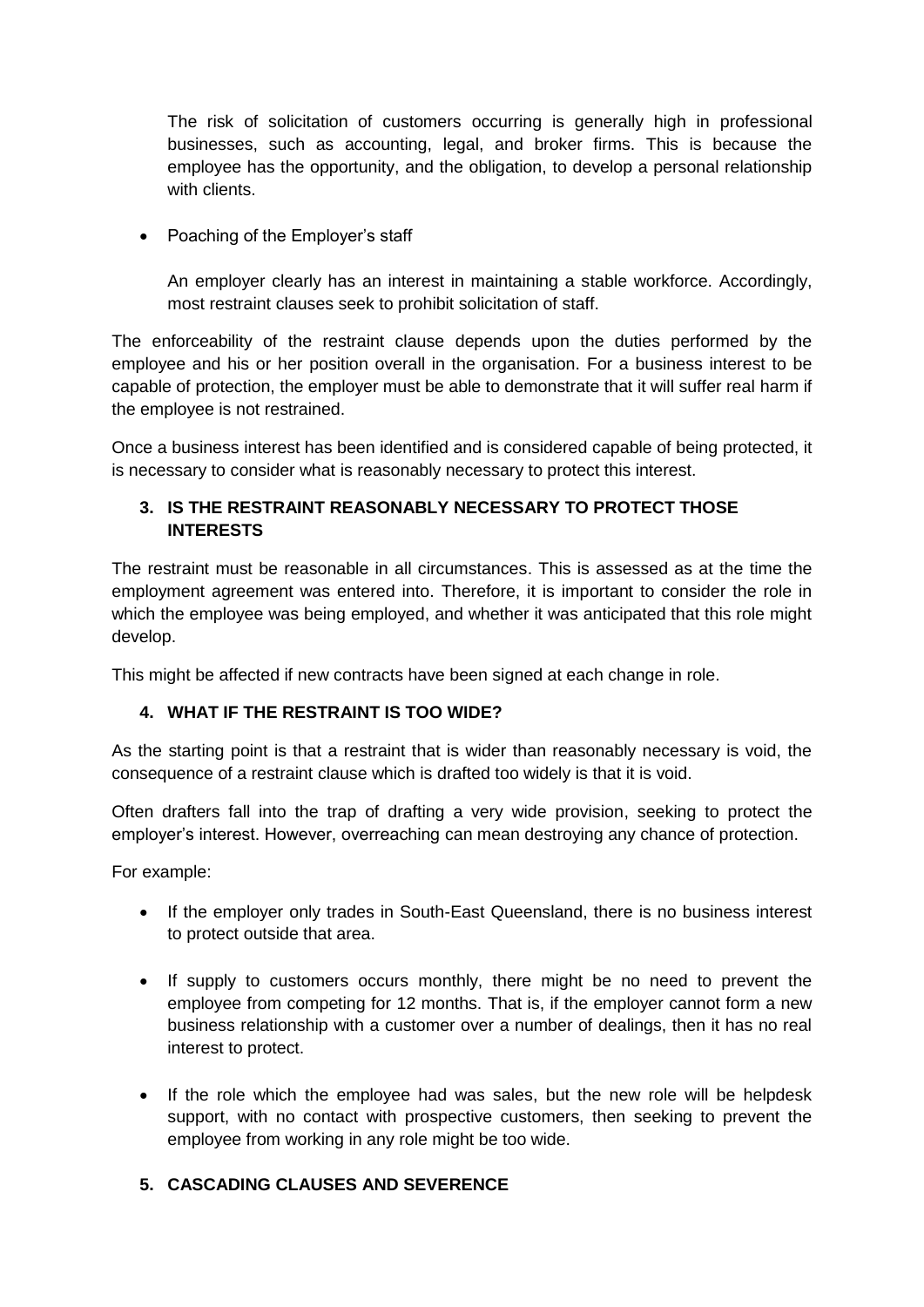It is now common for restraints to be drafted with cascading provisions, such as:

- The restraint is for 12 months;
- $\bullet$  If that is void, then it is for 6 months;
- If that is void, for 3 months;
- If that is void, for 1 month.

Cascading clauses in relation to geography are commonly worded in this manner:

- The restraint covers all of Australia:
- If that is void, then all of Queensland;
- If that is void, then South-East Queensland;
- If that is void, then Brisbane.

There is commonly a clause which provides that any part of the restraint which is considered void can be severed, and the remaining clause stands as valid.

This type of clause has been held by courts to be valid, and as a consequence, now commonly appears in restraints. The result of this however, is that the contract is not clear as to what in truth is the restraint which is objectively reasonable.

#### **6. COMMENT REGARDING NSW LAW**

In New South Wales, the *Restraints of Trade Act 1976* (NSW), allows the court to ignore the fact that the restraint goes beyond what is reasonable, provided the restraint can be enforced to the extent that is reasonable.

This is not the law in Queensland.

#### **7. ENFORCING THE RESTRAINT**

An employer seeking to enforce a restraint must act without delay and seek an injunction (on an interim basis, known as an interlocutory injunction) to restrain the other party. Otherwise, seeking to enforce the restraint can become redundant.

In order to obtain an interlocutory injunction, the employer must establish a serious question to be tried (that is, demonstrate that the court is likely to find the restraint is reasonably necessary to protect the legitimate business interests of the employer). The employer must also prove that the balance of convenience favours the injunction being granted and that they will suffer irreparable injury for which damages are not an adequate remedy, if the injunction is not granted.

When seeking an interlocutory injunction, the employer will almost always need to provide an undertaking as to damages. That is, if there is a subsequent trial, and the employer is unsuccessful, it agrees, by way of undertaking, to pay all damages which flow from that interlocutory injunction having been granted.

# **8. RESPONDING TO AN APPLICATION FOR INJUNCTION**

The employee will clearly seek to demonstrate that there is no risk that harm will be suffered by the employer. That is, an injunction is a discretionary remedy, and if there is no need to grant an injunction, then it should not be granted.